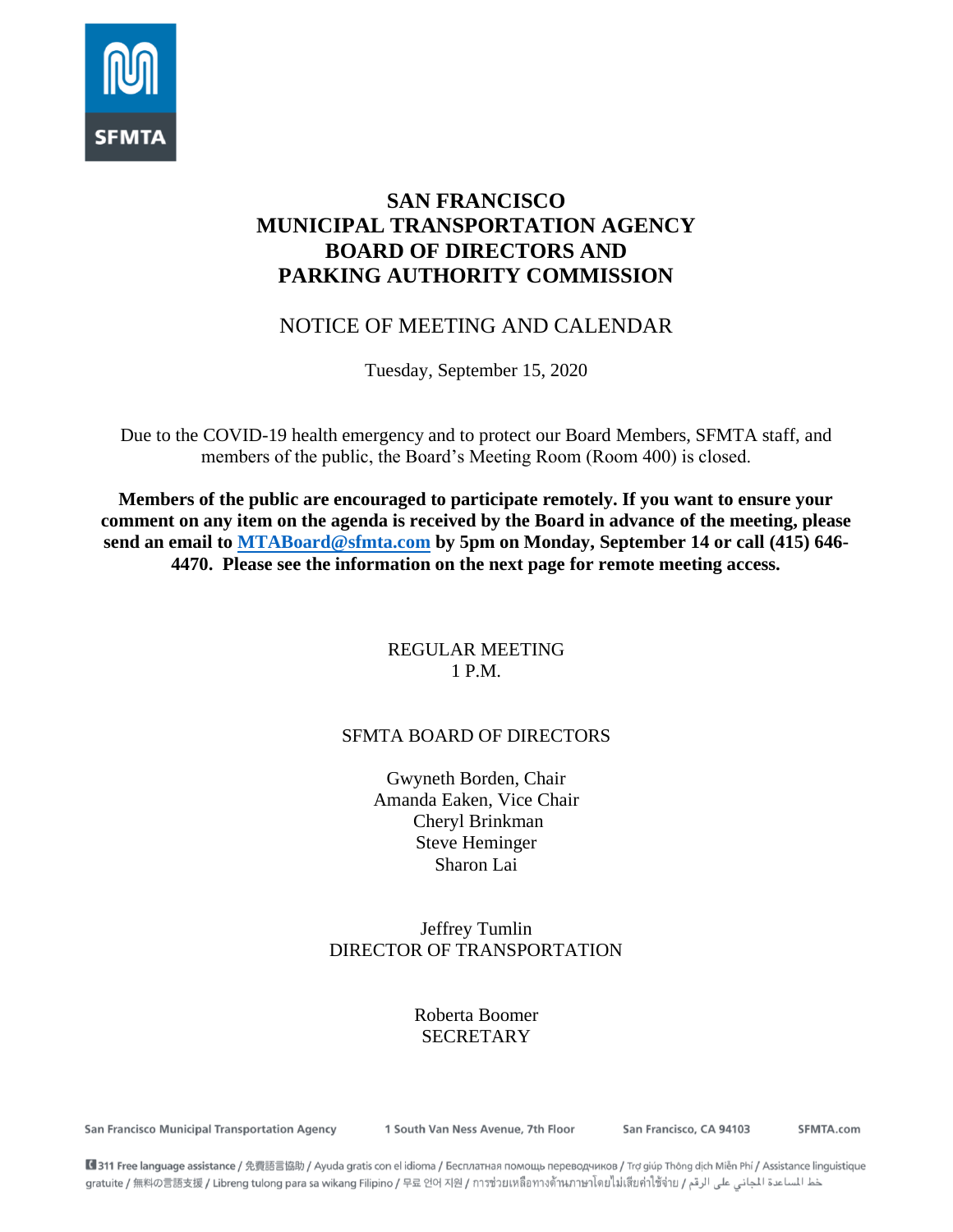#### **Remote Meeting Access**

### WATCH *(via SFGovTV) -* [www.sfgovtv.org](http://www.sfgovtv.org/) PUBLIC COMMENT CALL-IN: (888) 808-6929/ Access Code: 9961164

| <b>Providing Public Comment</b>                            |                                                                                        |
|------------------------------------------------------------|----------------------------------------------------------------------------------------|
| • Ensure you are in a quiet location                       | 1. When prompted, dial "1 - 0" to be added to the speaker line. The auto-prompt        |
| • Speak clearly                                            | will indicate callers are entering "Question and Answer" time, but this is the "Public |
| • Turn off any TVs or radios around you   Comment" period. | 2. When prompted, callers will have two minutes to provide comment.                    |

#### ACCESSIBLE MEETING POLICY

The San Francisco Municipal Transportation Agency Board of Directors/Parking Authority Commission meeting will be held virtually due to the public health emergency.

To obtain a disability-related accommodation, including auxiliary aids or services, or to obtain meeting materials in alternative format, please contact Roberta Boomer at (415) 646-4470. Providing at least 72 hours' notice will help to ensure availability. Written reports or background materials for calendar items are available for public inspection and copying at 1 South Van Ness Ave 7<sup>th</sup> floor during regular business hours and are available online at www.sfmta.com/board. Public comment will be taken on each item before or during consideration of the item.

To assist the City's efforts to accommodate persons with severe allergies, environmental illnesses, multiple chemical sensitivity or related disabilities, attendees at public meetings are reminded that other attendees may be sensitive to various chemical based products. Please help the City to accommodate these individuals.

The ringing of and use of cell phones, pagers and similar sound-producing electronic devices are prohibited at this meeting. Please be advised that the Chair may order the removal from the meeting room of any person(s) responsible for the ringing or use of a cell phone, pager, or other similar sound-producing electronic devices.

#### LANGUAGE ASSISTANCE

415.646.4470: For free interpretation services, please submit your request 48 hours in advance of meeting./Para sa libreng serbisyo sa interpretasyon, kailangan mag-request 48 oras bago ang miting./Para servicios de interpretación gratuitos, por favor haga su petición 48 horas antes de la reunión./如果需要免費口 語翻譯,請於會議之前48小時提出要求。Đối với dịch vụ thông dịch miễn phí, vui lòng gửi yêu cầu của bạn 48 giờ trước cuộc họp./ Для бесплатных услуг устного перевода просьба представить ваш запрос за 48 часов до начала собрания./ Pour les services d'interprétation gratuits, veuillez soumettre votre demande 48 heures avant la réunion./무료 통역 서비스를 원하시면 회의 48 시간 전에 귀하의 요청을 제출하십시오./ 無料通訳サービスをご希望の場合は、会議の48時間前までにリクエストを提出してく ださい。/บรกิ ารใหค้ วามชว่ ยเหลอื ในหลายภาษาดา้นภาษาฟรีณ ที่ประชุมโดยต ้องแจ ้ง ล่วงหน้า 48 ชั่วโมง/يمكن نَقديم مساعدة لغوية مجانية في الاجتماع على أن يتم طلب هذه الخدمة فيل الاجتماع بفترة 48 ساعة.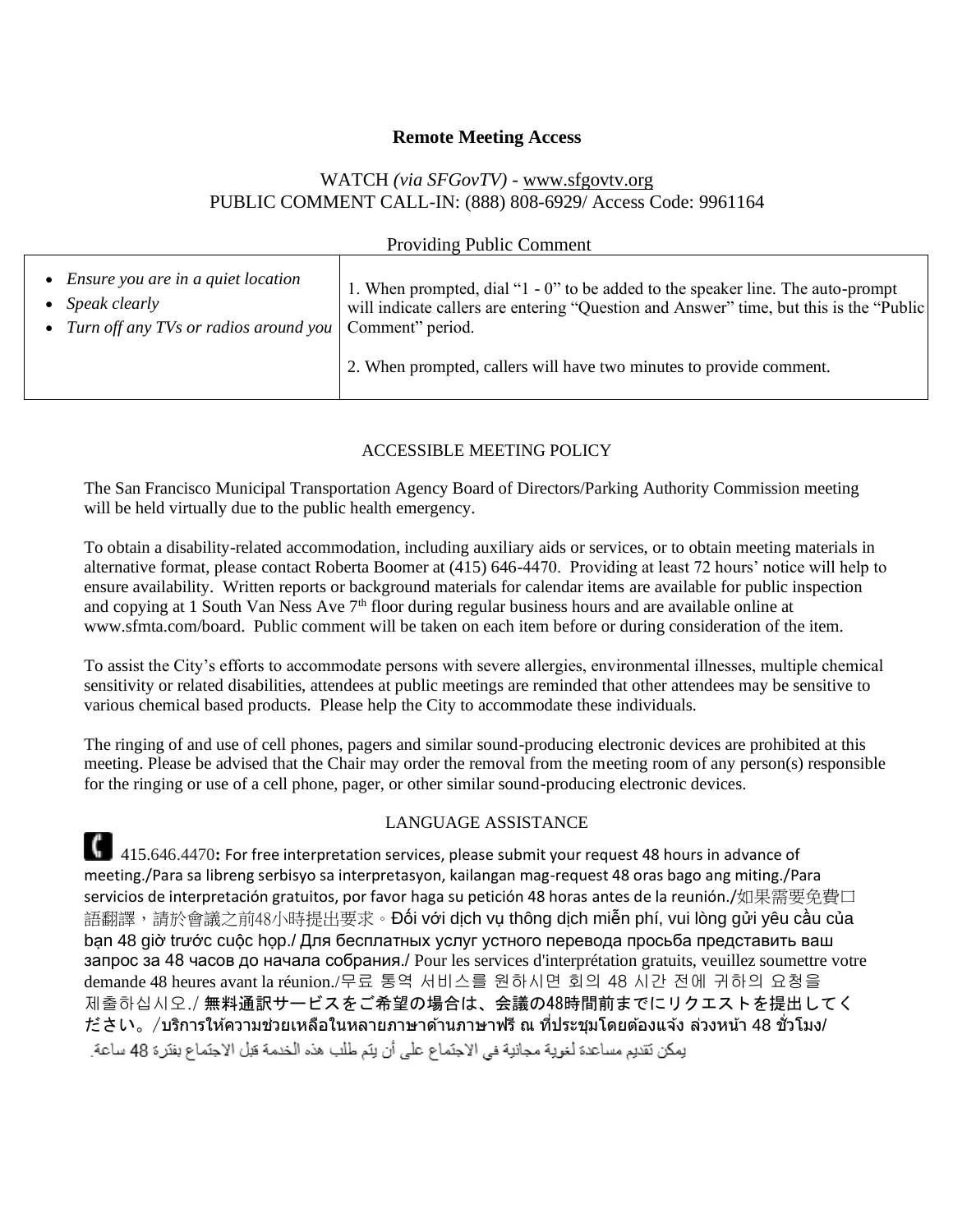### ORDER OF BUSINESS

- 1. Call to Order
- 2. Roll Call
- 3. Announcement of prohibition of sound producing devices during the meeting.
- 4. Approval of Minutes

-September 1, 2020 Regular Meeting

- 5. Communications
- 6. Introduction of New or Unfinished Business by Board Members
- 7. Director's Report (For discussion only)

 -Transportation recovery in the Tenderloin -Transportation Recovery Plan -Ongoing Activities

- 8. Citizens' Advisory Council Report
- 9. Public Comment

Members of the public may address the SFMTA Board of Directors on matters that are within the Board's jurisdiction and are not on today's calendar.

THE FOLLOWING MATTERS BEFORE THE SAN FRANCISCO MUNICIPAL TRANSPORTATION AGENCY BOARD OF DIRECTORS ARE RECOMMENDED FOR ACTION AS STATED BY THE SFMTA DIRECTOR OF TRANSPORTATION OR CITY ATTORNEY WHERE APPLICABLE. EXPLANATORY DOCUMENTS FOR ALL CALENDAR ITEMS ARE AVAILABLE FOR REVIEW AT 1 SOUTH VAN NESS AVE. 7<sup>th</sup> FLOOR.

### CONSENT CALENDAR

10. All matters listed hereunder constitute a Consent Calendar, are considered to be routine by the San Francisco Municipal Transportation Agency Board of Directors and will be acted upon by a single vote. There will be no separate discussion of these items unless a member of the Board of Directors or the public so requests, in which event the matter shall be removed from the Consent Calendar and considered as a separate item.

(10.1) Approving the following traffic modifications:

A. ESTABLISH – RED ZONE – Funston Street, west side, from 20 feet to 50 feet north of California Street.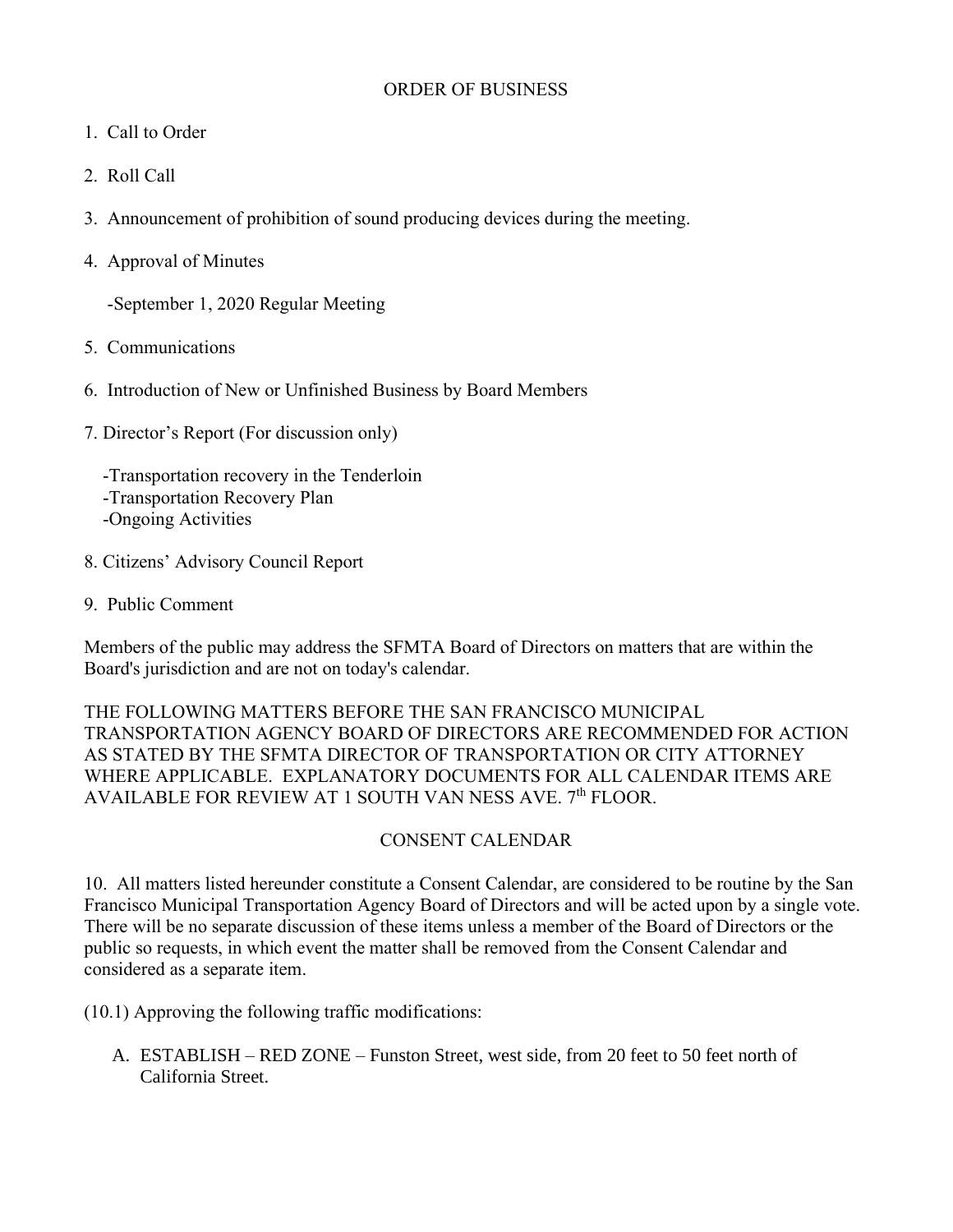- B. ESTABLISH RESIDENTIAL PERMIT PARKING, AREA X ESTABLISH 2-HOUR PARKING, 8 AM TO 6 PM, MONDAY THROUGH FRIDAY, EXCEPT VEHICLES WITH AREA X PERMITS – Rhode Island Street, both sides, between 18th Street and 19th Street.
- C. ESTABLISH RESIDENTIAL PERMIT PARKING, AREA X ESTABLISH 2-HOUR PARKING, 8 AM TO 6 PM, MONDAY THROUGH FRIDAY, EXCEPT VEHICLES WITH AREA X PERMITS – Vermont Street, both sides, between Mariposa Street and 18th Street. (Explanatory documents include a staff report and resolution. For every parking and traffic modification that received a categorical exemption, the proposed action is the Approval Action as defined by Chapter 31 of the San Francisco Administrative Code.)

(10.2) Approving various permitted commuter shuttle bus zone modifications to remain in effect for the duration of Commuter Shuttle Program as follows:

- A. ESTABLISH TOW AWAY, NO STOPPING, PERMITTED COMMUTER SHUTTLE ZONE ONLY, 4:00 PM TO 10:00 PM, MONDAY THROUGH FRIDAY, 19th Avenue, eastside from 0 feet to 115 feet south of Wawona Street.
- B. RESCIND TOW AWAY, NO STOPPING, PERMITTED COMMUTER SHUTTLE ZONE ONLY, 4:00 PM TO 10:00 PM, MONDAY THROUGH FRIDAY, 19<sup>th</sup> Avenue, east side, from 0 feet to 75 feet south of Noriega Street.
- C. ESTABLISH TOW AWAY, NO STOPPING, PERMITTED COMMUTER SHUTTLE ZONE ONLY, 4:00 PM TO 10:00 PM, MONDAY THROUGH FRIDAY, 19<sup>th</sup> Avenue, east side, from 0 feet to 74 feet south of Moraga Street.
- D. RESCIND TOW AWAY, NO STOPPING, PERMITTED COMMUTER SHUTTLE ZONE ONLY, 6:00 AM TO 10:00 AM, MONDAY THROUGH FRIDAY, 19<sup>th</sup> Avenue, west side, from 0 feet to 75 feet south of Noriega Street.
- E. ESTABLISH TOW AWAY, NO STOPPING, PERMITTED COMMUTER SHUTTLE ZONE ONLY, 6:00 AM TO 10:00 AM, MONDAY THROUGH FRIDAY, 19<sup>th</sup> Avenue, west side, from 0 feet to 71 feet north of Moraga Street.
- F. ESTABLISH TOW AWAY, NO STOPPING, PERMITTED COMMUTER SHUTTLE ZONE ONLY, 4:00 PM TO 10:00 PM, MONDAY THROUGH FRIDAY, 19<sup>th</sup> Avenue, east side, from 0 feet to 75 feet north of Kirkham Street.
- G. ESTABLISH TOW AWAY, NO STOPPING, PERMITTED COMMUTER SHUTTLE ZONE ONLY, 6:00 AM TO 10:00 AM, MONDAY THROUGH FRIDAY, 19<sup>th</sup> Avenue, west side, from 0 feet to 75 feet north of Kirkham Street.
- H. RESCIND TOW AWAY, NO STOPPING, PEAK EXTENSION PERMITTED COMMUTER SHUTTLE ZONE ONLY, 6:00 AM TO 10:00 AM, MONDAY THROUGH FRIDAY, 19<sup>th</sup> Avenue, west side, from 75 feet to 151 feet north of Kirkham Street. (Explanatory documents include a staff report and resolution.)

(10.3) Authorizing the Director to accept and expend up to \$608,000 in Fiscal Year 2021 Transportation Development Act Article 3 funds for Vision Zero Bicycle and Pedestrian Improvements. (Explanatory documents include a staff report, and resolution.)

(10.4) Supporting the implementation of the "Riding Together: Bay Area Healthy Transit Plan" on the SFMTA transit system and throughout the Bay Area to keep transit riders and workers healthy during the COVID-19 pandemic. (Explanatory documents include a report and plan.)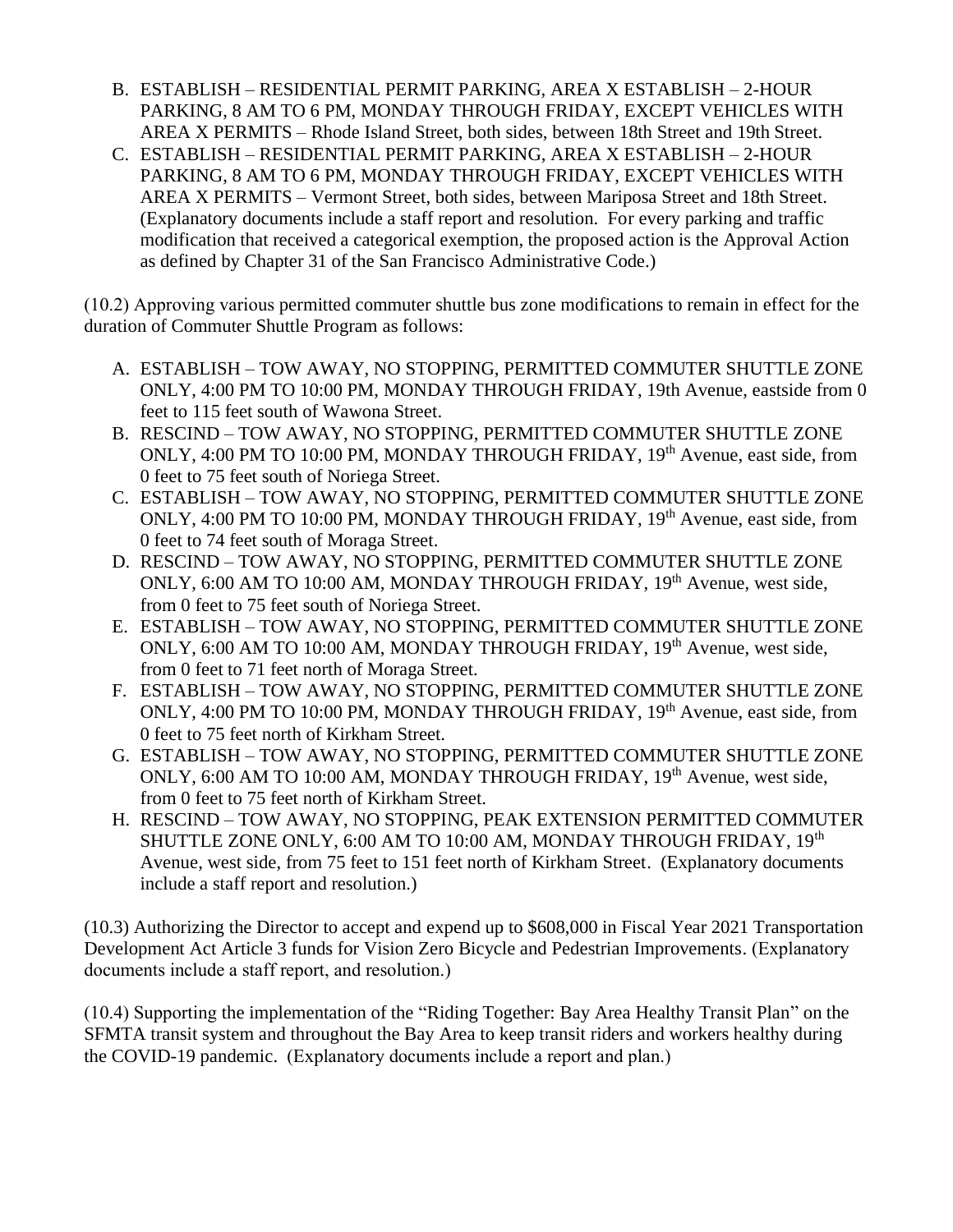# REGULAR CALENDAR

11. Finding that temporarily closing one block of Church Street provides for the safety and protection of transit riders who use the street during the temporary closure due to the large amount of transit riders needing to cross to and from the center track lanes to the J Church trains and the Muni Metro entrances on the west side of the Market/Church intersection, and, further, that the proposed temporary street closure will also substantially improve safety for pedestrians, cyclists, and other people who will also use this portion of Church Street during this period as well; and approving the temporary parking and traffic modifications, as a part of the Rail Transfer Projects and Bus Terminal and Route Improvements as follows:

- A. ESTABLISH –MUNI, PARATRANSIT, TAXIS, BICYCLES, AND COMMERCIAL VEHICLES ONLY– Church Street, northbound and southbound, from Market Street to 15th St.
- B. ESTABLISH TOW AWAY NO STOPPING ANY TIME– Church Street, west side, from Market Street to 199 feet southerly
- C. ESTABLISH 30 MINUTE COMMERICAL LOADING AT ALL TIMES– Church Street, east side, from 15th Street to 188 feet northerly; Church Street, west side, from 15th Street to 163 feet northerly
- D. ESTABLISH RIGHT TURN ONLY EXCEPT MUNI, PARATRANSIT, TAXIS, BICYCLES, AND COMMERCIAL VEHICLES– Northbound Church Street at 15th Street; Southbound Church Street at Market Street
- E. ESTABLISH NO RIGHT TURN EXCEPT MUNI, PARATRANSIT, TAXIS, BICYCLES, AND COMMERCIAL VEHICLES– Eastbound Market Street at Church Street; Westbound 15th Street at Church Street
- F. ESTABLISH NO LEFT TURN EXCEPT MUNI, PARATRANSIT, TAXIS, BICYCLES, AND COMMERCIAL VEHICLES– Eastbound 15th Street at Church Street (local access and emergency access to be maintained)
- G. ESTABLISH NO LEFT TURN– Westbound Market Street at Church Street; Southbound Church Street at 15th Street
- H. ESTABLISH GREEN ZONE, 9AM TO 6PM, MONDAY THROUGH SATURDAY– 15th Street, north side, from Church Street to 20 feet westerly; 15th Street, south side, from 10 feet to 30 feet east of Church Street
- I. ESTABLISH– GREEN METERS, 15-MINUTE TIME LIMIT, 9AM TO 6PM, MONDAY THROUGH SATURDAY– Market St., south side, from 131 feet to 149 feet west of Church St.
- J. ESTABLISH TOW AWAY NO STOPPING ANY TIME– Church Street, west side, from 225 feet to 265 feet north of 14th Street
- K. ESTABLISH COMMERICAL LOADING 8 AM to 11 AM, MONDAY TO SATURDAY– Church Street, west side, from 289 feet to 319 feet north of 14th Street
- L. RESCIND BUS ZONE Ulloa Street, south side, from West Portal Avenue to 75' easterly
- M. ESTABLISH NO STOPPING FIRE LANE–Ulloa Street, south side, from West Portal Avenue to 20' easterly
- N. ESTABLISH WHITE ZONE 7 AM 7 PM, MONDAY THROUGH SATURDAY– Ulloa Street, south side, from 20' to 75' east of West Portal Avenue
- O. ESTABLISH TRANSIT ZONE– Ulloa Street, south side, from West Portal Avenue to Wawona Street; Ulloa Street, north side, from Lenox Way to Wawona Street; Vicente Street, north side, from 21' to 40' west of West Portal Avenue; Ulloa Street, north side, from 10' to 55' west of Wawona Street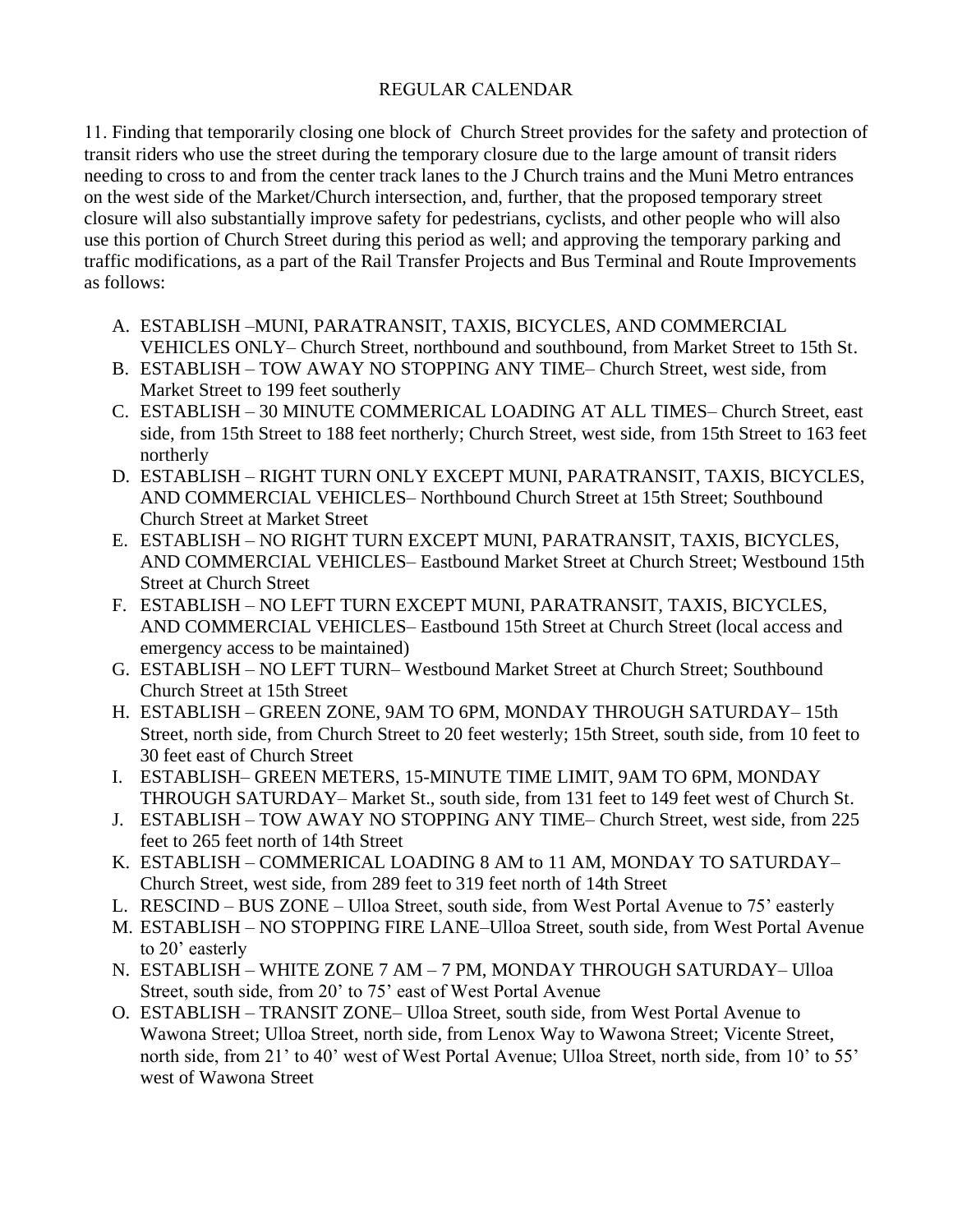- P. ESTABLISH WHITE ZONE– Lenox Way, from 20 to 45' north of Ulloa Avenue
- Q. ESTABLISH GREEN ZONE– Lenox Way, from 45' to 90' north of Ulloa Avenue
- R. ESTABLISH NO LEFT TURN– Lenox Way, southbound at Ulloa Avenue
- S. ESTABLISH -- BUS ZONE– Parkridge Drive, west side, 40 feet to 100 feet north of Burnett Avenue; 11th Street, east side, 57 feet to 224 feet south of Market Street.
- T. ESTABLISH -- RIGHT TURN ONLY EXCEPT MUNI– 11th Street, northbound, at Market St.
- U. ESTABLISH—RED ZONES– Diamond Street, east side, from Clipper Street to 10 feet northerly; Diamond Street, west side, from Clipper Street to 5 feet northerly; Clipper Street, north side, from Diamond Street to 20 feet westerly; Clipper Street, south side, from Diamond Street to 10 feet westerly;  $24<sup>th</sup>$  Street, south side, from Diamond Street to 17 feet easterly. (Explanatory documents include a staff report and resolution.)

12. Authorizing the Director to execute Contract No. SFMTA-2020-20, Advanced Train Control System Equipment, Software and Professional Services Task Order Agreement, with Thales Transport & Security, for the Advanced Train Control System, in an amount not to exceed \$30,000,000 and an initial term of seven years with an option to extend the term. (Explanatory documents include a staff report, resolution and contract.)

### ADJOURN

California Environmental Quality Act (CEQA) Appeal Rights under S.F. Admin. Code Chapter 31: For identified Approval Actions**,** the Planning Department or the SFMTA has issued a CEQA exemption determination or negative declaration, which may be viewed online at the Planning Department's website**.** Following approval of the item by the SFMTA Board, the CEQA determination is subject to appeal within the time frame specified in S.F. Administrative Code Section 31.16 which is typically within 30 calendar days. For information on filing a CEQA appeal, contact the Clerk of the Board of Supervisors at City Hall, 1 Dr. Carlton B. Goodlett Place, Room 244, San Francisco, CA 94102, or call (415) 554-5184. Under CEQA, in a later court challenge, a litigant may be limited to raising only those issues previously raised at a hearing on the project or submitted in writing to the City prior to or at such hearing, or as part of the appeal hearing process on the CEQA decision.

Board of Supervisors review of certain SFMTA Decisions: Certain parking and traffic modifications as well as Private Transportation Programs that involve certain parking modifications can be reviewed by the Board of Supervisors. These decisions are subject to review within 30 calendar days after they are made by the SFMTA Board of Directors. For information on requesting a review, contact the Clerk of the Board of Supervisors at City Hall, 1 Dr. Carlton B. Goodlett Place, Room 244, San Francisco, CA 94102, call (415) 554-5184. Ordinance No. 127-18 specifying which SFMTA decisions are reviewable by the Board of Supervisors can be accessed on-line: [https://sfbos.org/sites/default/files/o0127-18.pdf.](https://sfbos.org/sites/default/files/o0127-18.pdf)

The Ethics Commission of the City and County of San Francisco has asked us to remind individuals and entities that influence or attempt to influence local legislative or administrative action may be required by the San Francisco Lobbyist Ordinance [S.F. Campaign and Governmental Conduct Code section 2.100 et seq.] to register and report lobbying activity. For more information about the Lobbyist Ordinance, please contact the Ethics Commission at 415.581.2300; fax: 415.581.2317; 25 Van Ness Avenue, Suite 220, SF, CA 94102-6027 or the web site: sfgov.org/ethics.